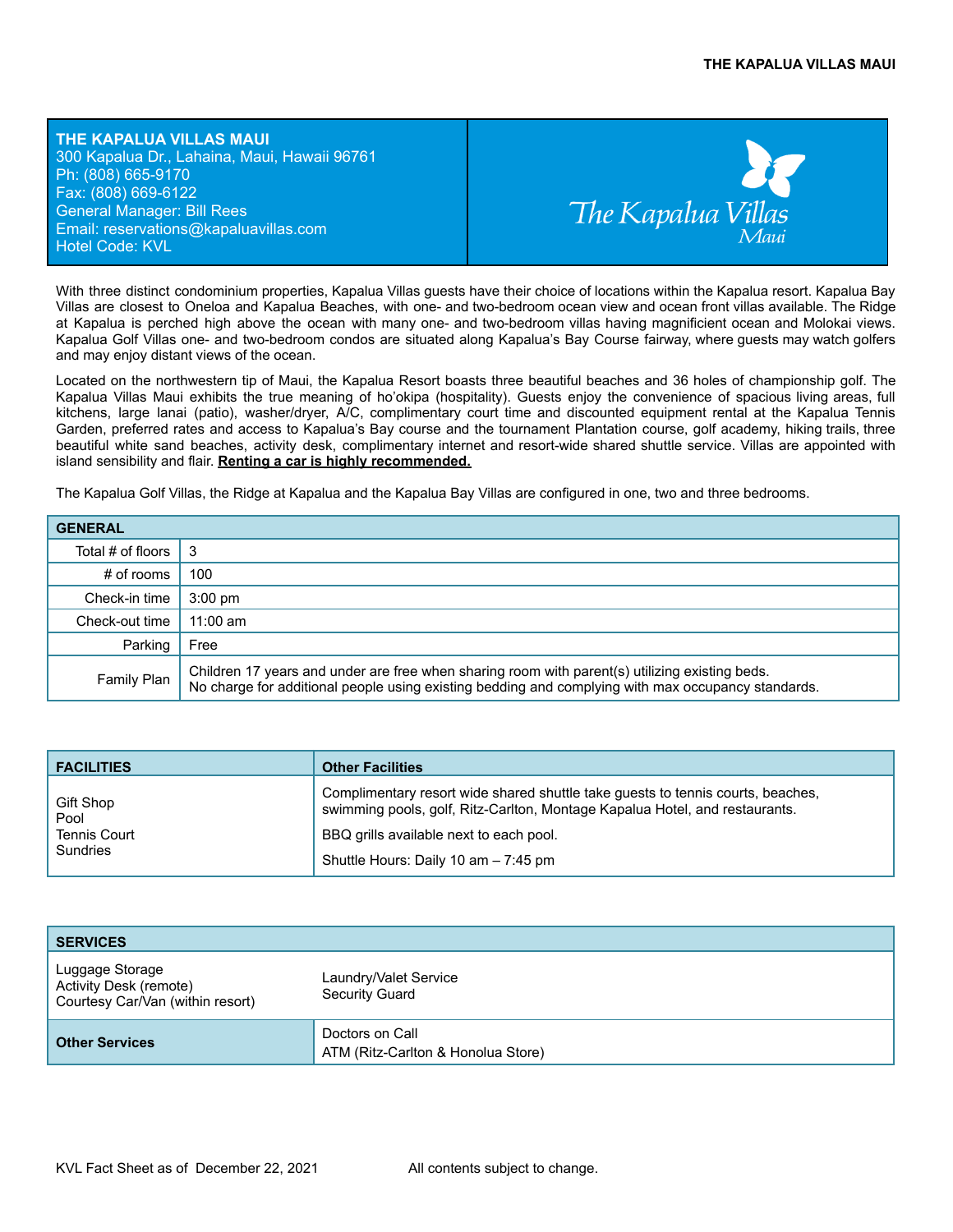## **SAFETY**

**Other Safety**

24 Hour Security Patrol Smoke Detector Outrigger Clean Commitment

> The Outrigger Clean Commitment provides the highest standards for health and safety, and was developed with Ecolab, the global leader in hospitality cleaning, to meet the Stay Safe standards of the American Hotel Lodging.

Property conforms to the State of Hawaii Smoke Free Law. All guest rooms and common areas are non-smoking.

**Two wheeled motorized vehicles, including but not limited to motorcycles, motor scooters, and mopeds, are not permitted to be driven in Kapalua's individual condo properties nor are they allowed to be parked at individual villas.**

| RESTAURANTS (hours, schedules and meal service may vary - contact restaurant for complete details) |                                                         |                                                 |  |
|----------------------------------------------------------------------------------------------------|---------------------------------------------------------|-------------------------------------------------|--|
| Honolua Store                                                                                      | Hot breakfast, local & deli-style lunches,<br>groceries | Breakfast & lunch, grocery store, coffee<br>bar |  |
| Merriman's Kapalua                                                                                 | Hawaii Regional Cuisine - Dinner                        | Dinner                                          |  |
| The Plantation House Restaurant                                                                    | Contemporary Pacific Island Cuisine                     | Breakfast, Lunch and Dinner                     |  |
| The Pour House Kapalua                                                                             | Italian Cuisine                                         | Dinner                                          |  |
| Sansei Seafood Restaurant & Sushi Bar                                                              | Sushi and Pacific Rim Cuisine                           | Dinner                                          |  |
| (5) Restaurants located on property at<br>the Ritz-Carlton                                         | Breakfast Buffet, Fine Dining, Pool Bar                 | Breakfast, Lunch, Dinner, Cocktail Bar          |  |
| Cane & Canoe at Montage Hotel                                                                      | Modern Hawaiian infused with Asian<br>influences        | Breakfast, Dinner, Bar                          |  |

#### **LOUNGES**

Nearby in the neighboring Ritz-Carlton Kapalua

**All villas include fully equipped kitchen and separate dining and living area.**

| <b>CATEGORY DESCRIPTION (Unit Choice:</b> selected units may be booked specifically by unit number) |                                    |                       |                   |            |                                                                                             |
|-----------------------------------------------------------------------------------------------------|------------------------------------|-----------------------|-------------------|------------|---------------------------------------------------------------------------------------------|
| Room<br>Code                                                                                        | Room Name                          | Unit<br><b>Choice</b> | Size<br>(sq. ft.) | Max<br>Pax | <b>Description</b>                                                                          |
| BSO <sub>1</sub> P                                                                                  | Bay Villas Ocean View 1 Bdrm       |                       | 1200-1500 sf      | $(1-4)$    | Features sweeping views of the beautiful Pacific<br>Ocean.                                  |
| BGO <sub>1</sub> P                                                                                  | Bay Villas Gold Ocean View 1 Bdrm  | UC.                   | 1200-1500 sf      | $(1-4)$    | Features upgraded furnishings and sweeping views<br>of the beautiful Pacific Ocean.         |
| BSF <sub>1P</sub>                                                                                   | Bay Villas Ocean Front 1 Bdrm      | UC.                   | 1200-1500 sf      | $(1-4)$    | Features stunning ocean views. Located steps from<br>Oneloa Beach.                          |
| BGF1P                                                                                               | Bay Villas Gold Ocean Front 1 Bdrm | UC.                   | 1200-1500 sf      | $(1-4)$    | Features upgraded furnishings and stunning ocean<br>views. Located steps from Oneloa Beach. |
|                                                                                                     | Bay Villas Gold Ocean Front 2 Bdrm | UC.                   | 1800-2200 sf      | $(1-6)$    | Features upgraded furnishings and stunning ocean<br>views. Located steps from Oneloa Beach. |
| RSG <sub>1</sub> P                                                                                  | Ridge Villas Fairway View 1 Bdrm   | UC.                   | 1200-1500 sf      | $(1-4)$    | Features magnificent fairway views of the Bay Golf<br>Course.                               |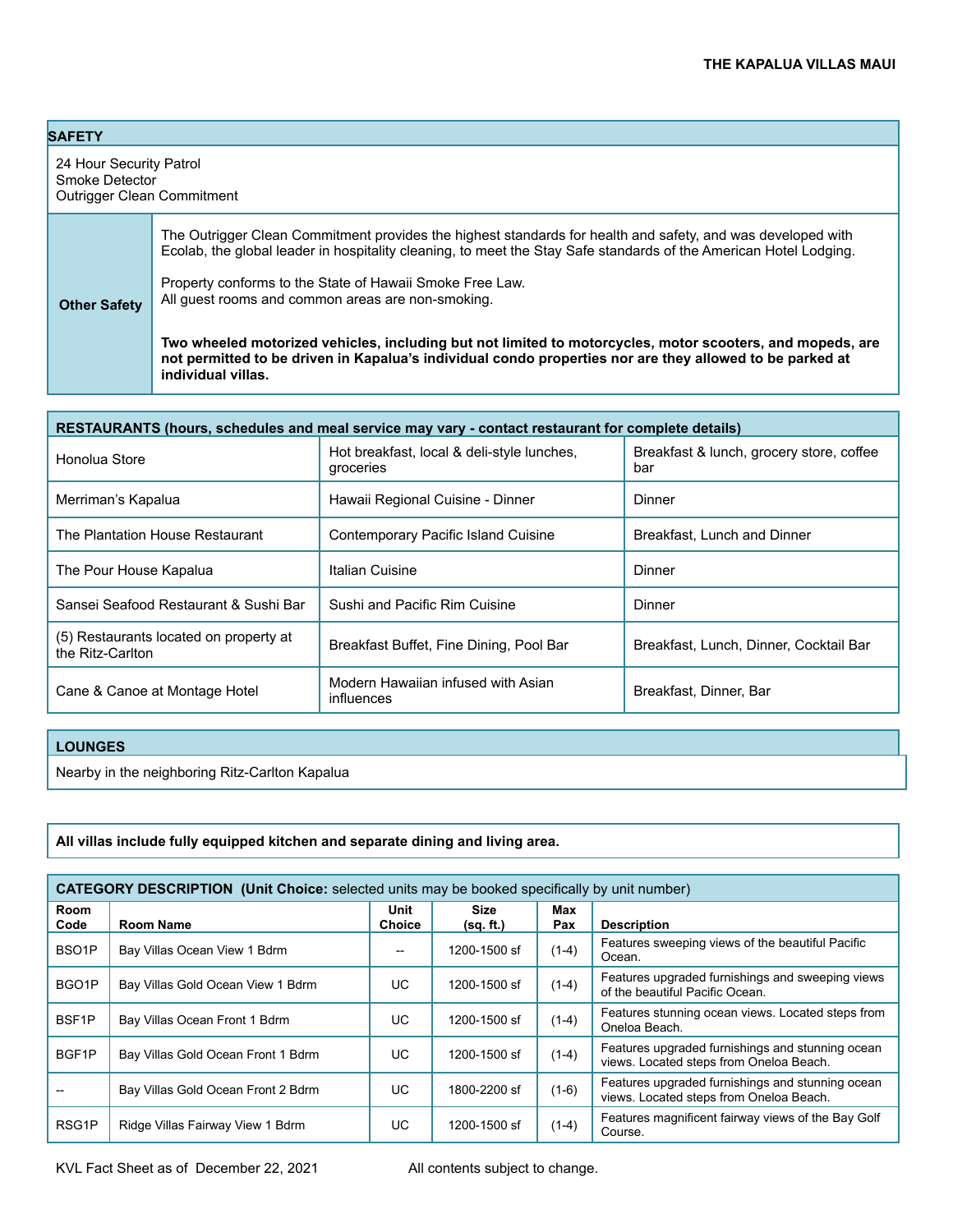## **THE KAPALUA VILLAS MAUI**

| RSO <sub>1</sub> P | Ridge Villas Ocean View 1 Bdrm                        | UC             | 1200-1500 sf | $(1-4)$ | Features sweeping views of the beautiful Pacific<br>Ocean.                                      |
|--------------------|-------------------------------------------------------|----------------|--------------|---------|-------------------------------------------------------------------------------------------------|
| RGO <sub>1</sub> P | Ridge Villas Gold Ocean View 1 Bdrm                   | <b>UC</b>      | 1200-1500 sf | $(1-4)$ | Features upgraded furnishings and sweeping views<br>of the beautiful Pacific Ocean.             |
| RGP2P              | Ridge Villas Gold Partial Ocean View 2<br><b>Bdrm</b> | $-$            | 1800-2200 sf | $(1-6)$ | Features upgraded furnishings and a fairway view<br>with a glimpse of the ocean from the lanai. |
| RSO <sub>2</sub> P | Ridge Villas Ocean View 2 Bdrm                        | $\overline{a}$ | 1800-2200 sf | $(1-6)$ | Features sweeping views of the beautiful Pacific<br>Ocean.                                      |
| RGO <sub>2</sub> P | Ridge Villas Gold Ocean View 2 Bdrm                   | UC             | 1800-2200 sf | $(1-6)$ | Features upgraded furnishings and sweeping views<br>of the beautiful Pacific Ocean.             |
|                    | Ridge Villas Golf Ocean View 3 Bdrm                   | UC             | 2400 sf      | $(1-6)$ | Features sweeping views of the beautiful Pacific<br>Ocean.                                      |
| GGG1P              | Golf Villas Gold Fairway View 1 Bdrm                  | UC             | 1200-1500 sf | $(1-4)$ | Features upgraded furnishings and magnificent<br>fairway views of the Bay Golf Course.          |
| GSP1P              | Golf Villas Partial Ocean View 1 Bdrm                 | $-$            | 1200-1500 sf | $(1-4)$ | Features a fairway view with a glimpse of the ocean<br>from the lanai.                          |
| GGP1P              | Golf Villas Gold Partial Ocean View 1 Bdrm            | UC             | 1200-1500 sf | $(1-4)$ | Features upgraded furnishings and a fairway view<br>with a glimpse of the ocean from the lanai. |
| GSO <sub>1</sub> P | Golf Villas Ocean View 1 Bdrm                         | <b>UC</b>      | 1200-1500 sf | $(1-4)$ | Features sweeping views of the beautiful Pacific<br>Ocean.                                      |
| GGO1P              | Golf Villas Gold Ocean View 1 Bdrm                    | UC             | 1200-1500 sf | $(1-4)$ | Features upgraded furnishings and sweeping views<br>of the beautiful Pacific Ocean.             |
| GSG2P              | Golf Villas Fairway View 2 Bdrm                       | $\overline{a}$ | 1800-2200 sf | $(1-6)$ | Features and magnificent fairway views of the Bay<br>Golf Course.                               |
| GGG2P              | Golf Villas Gold Fairway View 2 Bdrm                  | UC             | 1800-2200 sf | $(1-6)$ | Features upgraded furnishings and magnificent<br>fairway views of the Bay Golf Course.          |
| GGP2P              | Golf Villas Gold Partial Ocean View 2 Bdrm            | $\overline{a}$ | 1800-2200 sf | $(1-6)$ | Features upgraded furnishings and a fairway view<br>with a glimpse of the ocean from the lanai. |
| GSO <sub>2</sub> P | Golf Villas Ocean View 2 Bdrm                         | $\overline{a}$ | 1800-2200 sf | $(1-6)$ | Features sweeping views of the beautiful Pacific<br>Ocean.                                      |
| GGO2P              | Golf Villas Gold Ocean View 2 Bdrm                    | $-$            | 1800-2200 sf | $(1-6)$ | Features upgraded furnishings and sweeping views<br>of the beautiful Pacific Ocean.             |
|                    | Golf Villas Fairway View 3 Bdrm                       |                | 2400 sf      | $(1-6)$ | Features magnificent fairway views of the Bay Golf<br>Course.                                   |

| <b>Year-End Cancellation Policy</b> | Cancellations at any time or "no shows" for bookings scheduled to arrive during<br>December 22 to 31 inclusive are subject to 100% charge on entire stay.                                                                                                            |
|-------------------------------------|----------------------------------------------------------------------------------------------------------------------------------------------------------------------------------------------------------------------------------------------------------------------|
| <b>Cancellation Policy</b>          | All rates are subject to unique cancellation policies that will be transmitted through our system.<br>Guests are encouraged to review the cancellation and deposit policies when making a<br>reservation to ensure the reservation rules for each booking are clear. |

| <b>Taxes (Subject to Change)</b> | General Excise Tax 4.166%.<br>Hawaii State Transient Accommodations Tax 10.25%.<br>Maui County Transient Accommodations Tax 3%, effective November 1, 2021. |
|----------------------------------|-------------------------------------------------------------------------------------------------------------------------------------------------------------|
|----------------------------------|-------------------------------------------------------------------------------------------------------------------------------------------------------------|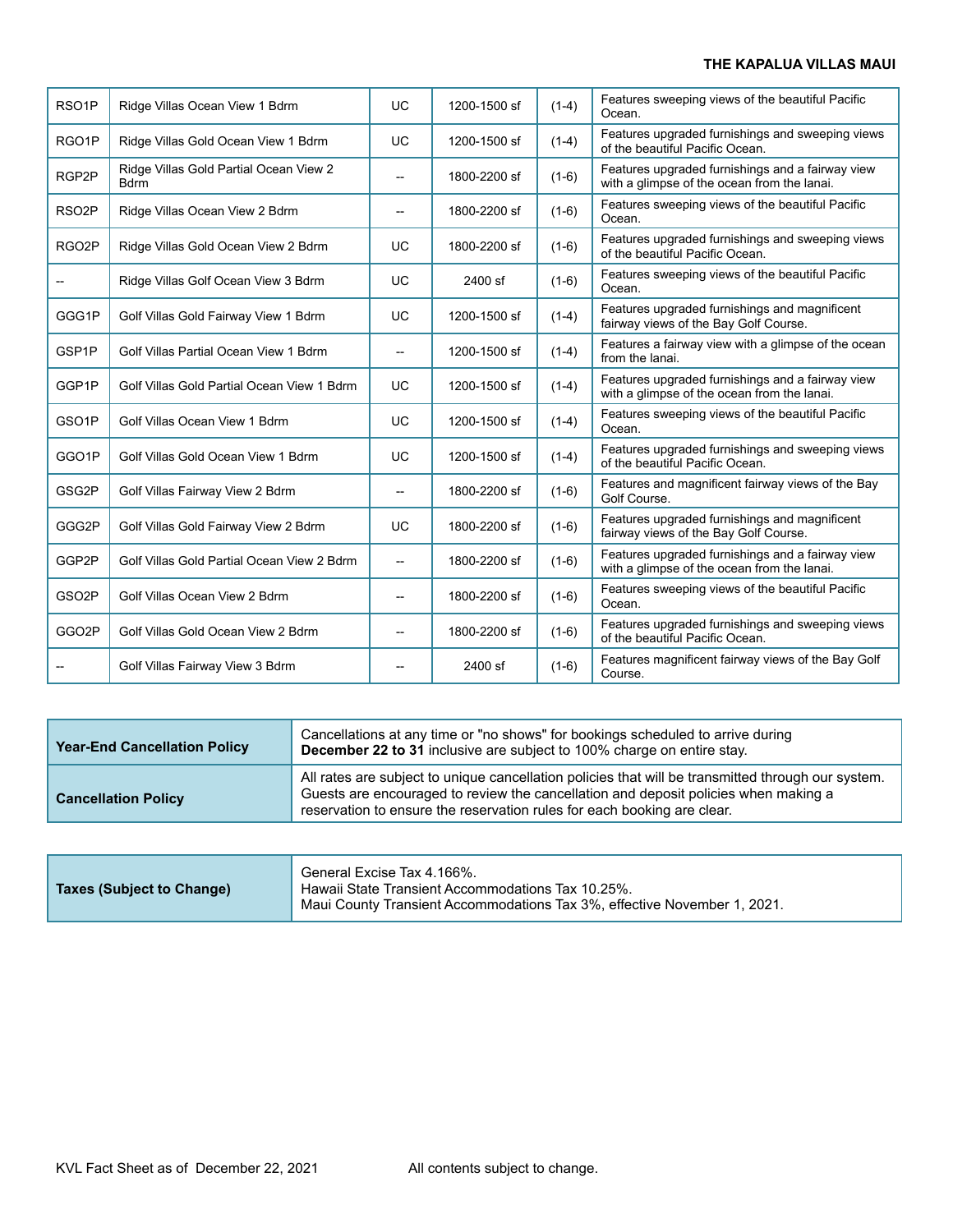| <b>ROOM FEATURES</b>                                                                            |                                                                                                                                                                                                                                                                            |                                                                                               |
|-------------------------------------------------------------------------------------------------|----------------------------------------------------------------------------------------------------------------------------------------------------------------------------------------------------------------------------------------------------------------------------|-----------------------------------------------------------------------------------------------|
| Air Conditioning<br>Alarm Clock / Radio<br>Automated Voicemail<br>Lanai<br>Cable TV<br>Color TV | Coffeemaker<br>Internet Access<br>Direct-Dial Telephone, local service only<br>Hair Dryer<br>In-room safe<br>Iron / Ironing Board                                                                                                                                          | Kitchen<br>Refrigerator<br>Smoke Detector<br>Tables & Chairs<br>Tub or Shower<br>Washer/Drver |
| <b>Other Features</b>                                                                           | Ceiling fan. Housekeeping services is provided upon check-out with a la carte services available during guest<br>stay for a fee and must be arranged at least 24 hours in advance. 1 or 2 Bedroom units may come with an open<br>door loft. No floor to ceiling enclosure. |                                                                                               |

| <b>KITCHEN INFORMATION</b>                                        |                        |
|-------------------------------------------------------------------|------------------------|
| Stove/Burners<br>Cooking Utensils<br>Microwave<br>Sink<br>Toaster | Fully equipped kitchen |

| Minimum Night Requirement | Two (2) night minimum stay for all villas January 1 – December 17             |  |  |  |
|---------------------------|-------------------------------------------------------------------------------|--|--|--|
|                           | Five (5) night minimum stay required for all villas December 18 – December 31 |  |  |  |

| <b>Damage Protection Charge</b> | Effective for new bookings from September 1, 2021, a \$59 Damage Protection Charge covers<br>accidental damages up to \$2,000. One time, per stay charge plus 4.166% General Excise Tax,<br>10.25% Hawaii State Transient Accommodation Tax & effective Nov 1, 2021 Maui County<br>Transient Accommodations Tax 3% collected. |
|---------------------------------|-------------------------------------------------------------------------------------------------------------------------------------------------------------------------------------------------------------------------------------------------------------------------------------------------------------------------------|
|                                 |                                                                                                                                                                                                                                                                                                                               |
|                                 | All stays are subject to a Mandatory Cleaning Charge of \$289 (1 Bdrm), \$339 (2 Bdrm)                                                                                                                                                                                                                                        |

|  | <b>Mandatory Cleaning Charge</b> | 3 & \$364 (3 Bdrm) plus 4.166% General Excise Tax, 10.25% Hawaii State Transient<br>Accommodations Tax & effective Nov 1, 2021 Maui County Transient Accommodations<br>Tax 3%. All charges and taxes subject to change. |
|--|----------------------------------|-------------------------------------------------------------------------------------------------------------------------------------------------------------------------------------------------------------------------|
|--|----------------------------------|-------------------------------------------------------------------------------------------------------------------------------------------------------------------------------------------------------------------------|

### **DAILY RESORT CHARGE (subject to change without notice)**

\$39 plus General Excise Tax 4.166%, Hawaii State Transient Accommodations Tax 10.25% & effective Nov 1, 2021 Maui County Transient Accommodations Tax 3%. Charge is non-commissionable and not included in room rates.

Inclusions (subject to change): <https://www.outrigger.com/landing-pages/hvc-resort-fees/kvl>

| <b>Accepted Credit Cards</b> |  |  |
|------------------------------|--|--|
| <b>American Express</b>      |  |  |
| Mastercard                   |  |  |
| Visa                         |  |  |
| BC Korean Cc                 |  |  |
| China Union Pay              |  |  |
| Diners Club                  |  |  |
| Discover Card                |  |  |
|                              |  |  |